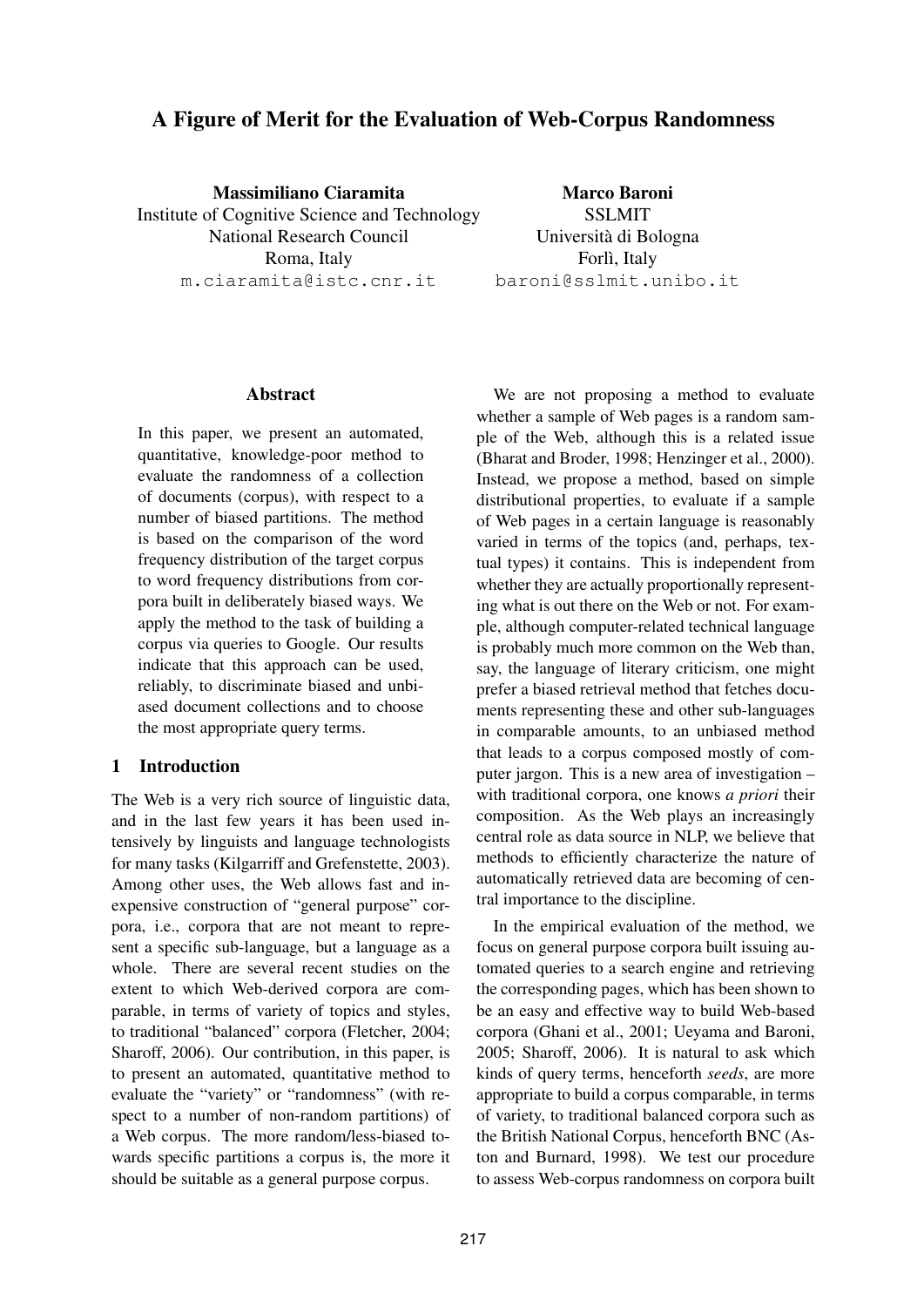using seeds chosen following different strategies. However, the method *per se* can also be used to assess the randomness of corpora built in other ways; e.g., by crawling the Web.

Our method is based on the comparison of the word frequency distribution of the target corpus to word frequency distributions constructed using queries to a search engine for deliberately biased seeds. As such, it is nearly resource-free, as it only requires lists of words belonging to specific domains that can be used as biased seeds. In our experiments we used Google as the search engine of choice, but different search engines could be used as well, or other ways to obtain collections of biased documents, e.g., via a directory of precategorized Web-pages.

# 2 Relevant work

Our work is related to the recent literature on building linguistic corpora from the Web using automated queries to search engines (Ghani et al., 2001; Fletcher, 2004; Ueyama and Baroni, 2005; Sharoff, 2006). Different criteria are used to select the seeds. Ghani and colleagues iteratively bootstrapped queries to AltaVista from retrieved documents in the target language and in other languages. They seeded the bootstrap procedure with manually selected documents, or with small sets of words provided by native speakers of the language. They showed that the procedure produces a corpus that contains, mostly, pages in the relevant language, but they did not evaluate the results in terms of quality or variety. Fletcher (2004) constructed a corpus of English by querying AltaVista for the 10 top frequency words from the BNC. He then conducted a qualitative analysis of frequent n-grams in the Web corpus and in the BNC, highlighting the differences between the two corpora. Sharoff (2006) built corpora of English, Russian and German via queries to Google seeded with manually cleaned lists of words that are frequent in a reference corpus in the relevant language, excluding function words, while Ueyama and Baroni (2005) built corpora of Japanese using seed words from a basic Japanese vocabulary list. Both Sharoff and Ueyama and Baroni evaluated the results through a manual classification of the retrieved pages and by qualitative analysis of the words that are most typical of the Web corpora.

We are also interested in evaluating the effect that different seed selection (or, more in general, corpus building) strategies have on the nature of the resulting Web corpus. However, rather than performing a qualitative investigation, we develop a quantitative measure that could be used to evaluate and compare a large number of different corpus building methods, as it does not require manual intervention. Moreover, our emphasis is not on the corpus building methodology, nor on classifying the retrieved pages, but on assessing whether they appear to be reasonably unbiased with respect to a range of topics or other criteria.

# 3 Measuring distributional properties of biased and unbiased collections

Our goal is to create a "balanced" corpus of Web pages in a given language; e.g., the portion composed of all Spanish Web pages. As we observed in the introduction, obtaining a sample of unbiased documents is not the same as obtaining an unbiased sample of documents. Thus, we will not motivate our method in terms of whether it favors unbiased samples from the Web, but in terms of whether the documents that are sampled appear to be balanced with respect to a set of deliberately biased samples. We leave it to further research to investigate how the choice of the biased sampling method affects the performance of our procedure and its relations to uniform sampling.

# 3.1 Corpora as unigram distributions

A compact way of representing a collection of documents is by means of frequency lists, where each word is associated with the number of times it occurs in the collection. This representation defines a simple "language model", a stochastic approximation to the language of the collection; i.e., a "0th order" word model or a "unigram" model. Language models of varying complexity can be defined. As the model's complexity increases, its approximation to the target language improves – cf. the classic example of Shannon (1948) on the entropy of English. In this paper we focus on unigram models, as a natural starting point, however the approach extends naturally to more complex language models.

# 3.2 Corpus similarity measure

We start by making the assumption that similar collections will determine similar language models, hence that the similarity of collections of documents is closely related to the similarity of the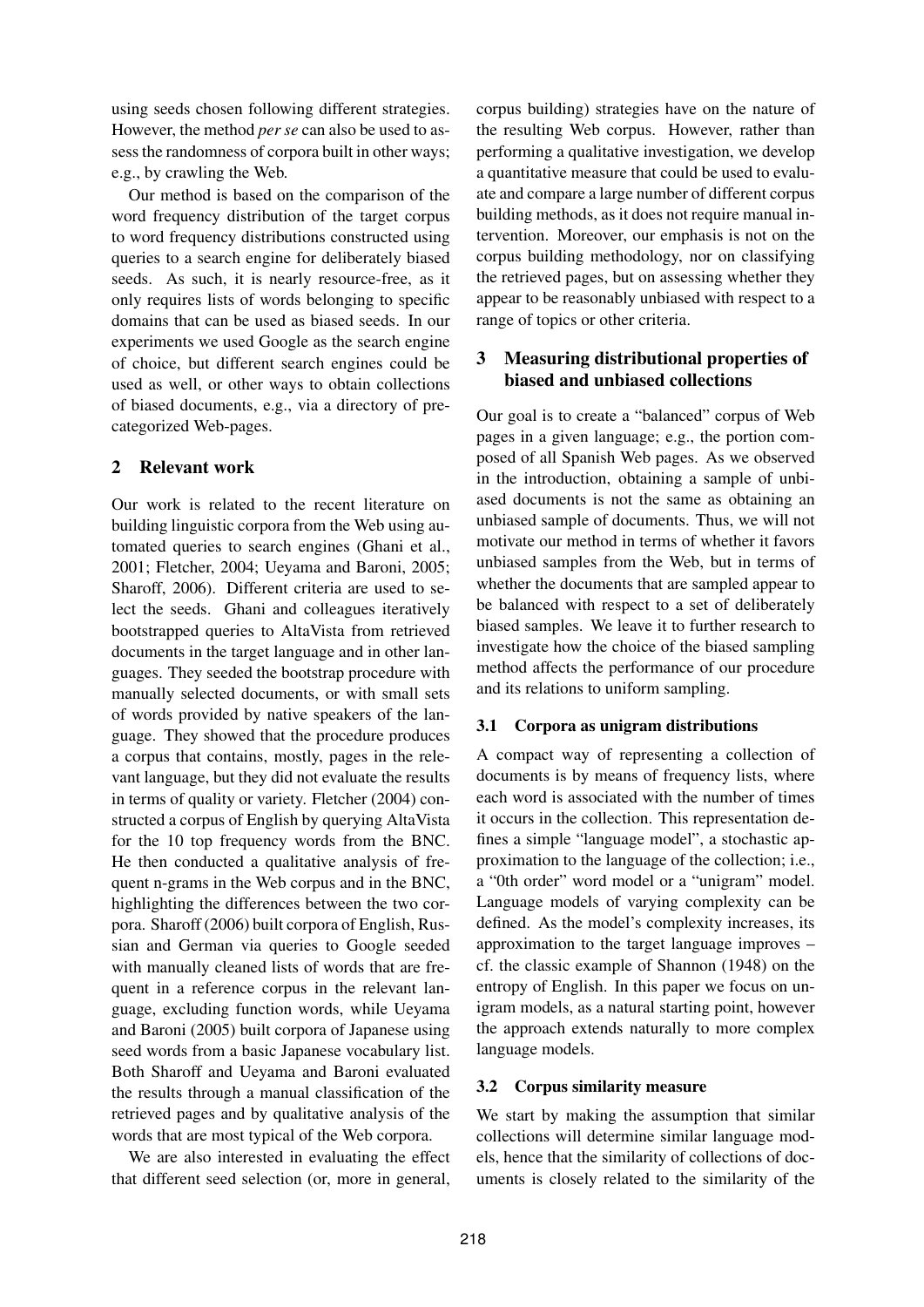derived unigram distributions. The similarity of two unigram distributions  $P$  and  $Q$  is estimated as the *relative entropy*, or *Kullback Leibler distance*, or KL (Cover and Thomas, 1991)  $D(P||Q)$ :

$$
D(P||Q) = \sum_{x \in W} P(x) \log \frac{P(x)}{Q(x)} \tag{1}
$$

KL is a measure of the cost, in terms of average number of additional bits needed to describe the random variable, of assuming that the distribution is Q when instead the true distribution is P. Since  $D(P||Q) \geq 0$ , with equality only if  $P = Q$ , unigram distributions generated by similar collections should have low relative entropy. To guarantee that KL is always finite we make the assumption that the random variables are defined over the same finite alphabet  $W$ , the set of all word types occurring in the observed data. To avoid further infinite cases a smoothing value  $\alpha$  is added when estimating probabilities; i.e.,

$$
P(x) = \frac{c_P(x) + \alpha}{|W|\alpha + \sum_{x \in W} c_P(x)}\tag{2}
$$

where  $c_P(x)$  is the frequency of x in distribution P, and  $|W|$  is the number of word types in W.

# 3.3 A scoring function for sampled unigram distributions

What properties distinguish unigram distributions drawn from the whole of a document collection such as the BNC or the Web (or, rather, from the space of the Web we are interested in sampling from) from distributions drawn from biased subsets of it? This is an important question because, if identified, such properties might help discriminating between sampling methods which produce more random collections of documents from more biased ones. We suggest the following hypothesis. Unigrams sampled from the full set of documents have distances from biased samples which tend to be lower than the distances of biased samples to other samples based on different biases. Samples from the whole corpus, or Web, should produce lower KL distances because they draw words across the whole vocabulary, while biased samples have mostly access to a single specialized vocabulary. If this hypothesis is true then, on average, the distance between the unbiased sample and all other samples should be lower than the distance between a biased sample and all other samples.



**Figure 1.** Distances (continuous lines with arrows) between points representing unigram distributions, sampled from biased partitions  $A$  and  $B$  and from the full collection of documents  $C = A \cup B$ .

Figure 1 depicts a geometric interpretation of the intuition behind this hypothesis. Suppose that the two squares  $A$  and  $B$  represent two partitions of the space of documents C. Additionally,  $m$  pairs of unigram distributions, represented as points, are produced by sampling documents uniformly at random from these partitions; e.g.  $a_1$ and  $b_1$ . The mean Euclidean distance between  $(a_i, b_i)$  pairs is a value between 0 and h, the length of the diagonal of the rectangle which is the union of A and B. Instead of drawing pairs we can draw triples of points, one point from  $A$ , one from  $B$ , and another point from  $C = A \cup B$ . Approximately half of the points drawn from  $C$  will lie in the  $A$  square, while the other half will lie in the  $B$ square. The distance of the points drawn from C from the points drawn from  $B$  will be between  $0$ and g, for approximately half of the points (those laying in the  $B$  region), while the distance is between 0 and  $h$  for the other half of the points (those in  $A$ ). Therefore, if m is large enough, the average distance between  $C$  and  $B$  (or  $A$ ) must be smaller than the average distance between  $A$  and  $B$ , because  $h > g$ .

To summarize, then, we suggest the hypothesis that samples from the full distribution have a smaller mean distance than all other samples. More precisely, let  $U_{i,k}$  be the kth of N unigram distributions sampled with method  $y_i, y_i \in Y$ , where  $Y$  is the set of sampling categories. Additionally, for clarity, we will always denote with  $y_1$  the predicted unbiased sample, while  $y_i$ ,  $j =$  $2..|Y|$ , denote the biased samples. Let M be a matrix of measurements,  $\mathbf{M} \in \mathbb{R}^{|Y| \times |Y|}$ , such that  $M_{i,j} = \frac{\sum_{k=1}^{N} D(U_{i,k}, U_{j,k})}{N}$ , where  $D(.,.)$  is the relative entropy. In other words, the matrix contains the average distances between pairs of sam-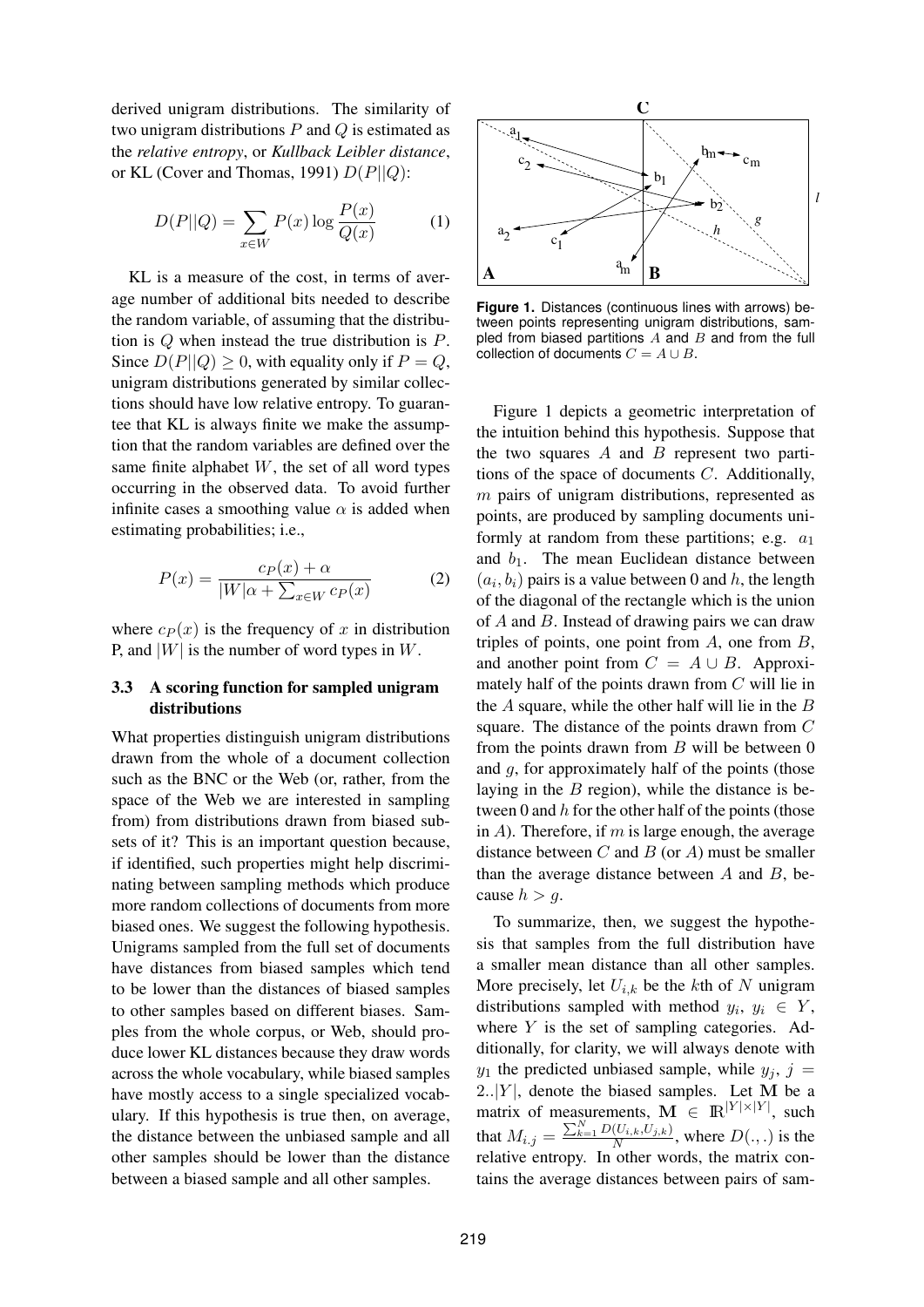|                | Mode       | Domain           | Genre             |
|----------------|------------|------------------|-------------------|
|                | <b>BNC</b> | <b>BNC</b>       | <b>BNC</b>        |
| $\mathfrak{D}$ | w          | S_education      | W_miscellaneous   |
| 3              | S          | W leisure        | W_pop_lore        |
|                |            | W_arts           | W_nonacad_soc_sci |
| 5              |            | W_belief_thought | W_nonacad_hum_art |
|                |            |                  |                   |
| $C-4$          |            | S_spont_conv_C1  | S_sportslive      |
| $C-3$          |            | S_spont_conv_C2  | S_consultation    |
| $C-2$          |            | S_spont_conv_DE  | W_fict_drama      |
| $C-1$          |            | S_spont_conv_UN  | S_lect_commerce   |
|                |            | no_cat           | no_cat            |

**Table 1.** Rankings based on  $\delta$ , as the mean distance between samples from the BNC partitions plus samples from the whole corpus (BNC). C is the total number of categories. W stands for Written, S for Spoken. C1, C2, DE, UN are demographic classes for the spontaneous conversations, no cat is the BNC undefined category.

ples (biased or unbiased). Each row  $M_i \in \mathbb{R}^{|Y|}$ contains the average distances between  $y_i$  and all other ys, including  $y_i$ . A score  $\delta_i$  is assigned to each  $y_i$  which is equal to the mean of the vector  $M_i$  (excluding  $M_{i,j}$ ,  $j = i$ , which is always equal to  $(0)$ :

$$
\delta_i = \frac{1}{|Y| - 1} \sum_{j=1, j \neq i}^{|Y|} M_{i,j} \tag{3}
$$

We propose this function as a *figure of merit*<sup>1</sup> for assigning a score to sampling methods. The smaller the  $\delta$  value the closer the sampling method is to a uniform sampling method, with respect to the pre-defined set of biased sampling categories.

#### 3.4 Randomness of BNC samples

Later we will show how this hypothesis is consistent with empirical evidence gathered from Web data. Here we illustrate a proof-of-concept experiment conducted on the BNC. In the BNC documents come classified along different dimensions thus providing a controlled environment to test our hypothesis. We adopt here David Lee's revised classification (Lee, 2001) and we partition the documents in terms of "mode" (spoken/written), "domain" (19 labels; e.g., imaginative, leisure, etc.) and "genre" (71 labels; e.g., interview, advertisement, email, etc.). For each of the three main partitions we sampled with replacement (from a distribution determined by relative frequency in the relevant set) 1,000 words from the BNC and from each of the labels belonging to the specific partitions.<sup>2</sup> Then we measured the distance between each label in a partition, plus the sample from the whole BNC. We repeated this experiment 100 times, built a matrix of average distances, and ranked each label  $y_i$ , within each partition type, using  $\delta_i$ . Table 1 summarizes the results (only partial results are shown for domain and genre). In all three experiments the unbiased sample "BNC" is ranked higher than all other categories. At the top of the rankings we also find other less narrowly topic/genre-dependent categories such as "W" for mode, or "W\_miscellaneous" and "W\_pop\_lore" for genre. Thus the hypothesis seems supported by these experiments. Unbiased sampled unigrams tend to be closer, on average, to biased samples.

# 4 Evaluating the randomness of Google-derived corpora

When downloading documents from the Web via a search engine (or sample them in other ways), one cannot choose to sample randomly, nor select documents belonging to a certain category. One can try to control the typology of documents returned by using specific query terms. At this point a measure such as the one we proposed can be used to choose the least biased retrieved collection among a set of retrieved collections.

### 4.1 Biased and unbiased query categories

To construct a "balanced" corpus via a search engine one reasonable strategy is to use appropriately balanced query terms, e.g., using random terms extracted from an available balanced corpus (Sharoff, 2006). We will evaluate several such strategies by comparing the derived collections with those obtained with openly biased/specialized Web corpora. In order to build specialized domain corpora, we use biased query terms from the appropriate domain following the approach of Baroni and Bernardini (2004). We compiled several lists of words that define likely biased and unbiased categories. We extracted the less biased terms from the balanced 1M-words Brown corpus of American English (Kučera and Francis, 1967), from the 100M-words BNC, and from a list of English "basic" terms. From these resources we defined the following categories of query terms:

 ${}^{1}$ A function which measures the quality of the sampling method with the convention that smaller values are better as with merit functions in statistics.

<sup>&</sup>lt;sup>2</sup>We filtered out words in a stop list containing  $1,430$ types, which were either labeled with one of the BNC function word tags (such as "article" or "coordinating conjunction"), or occurred more than 50,000 times.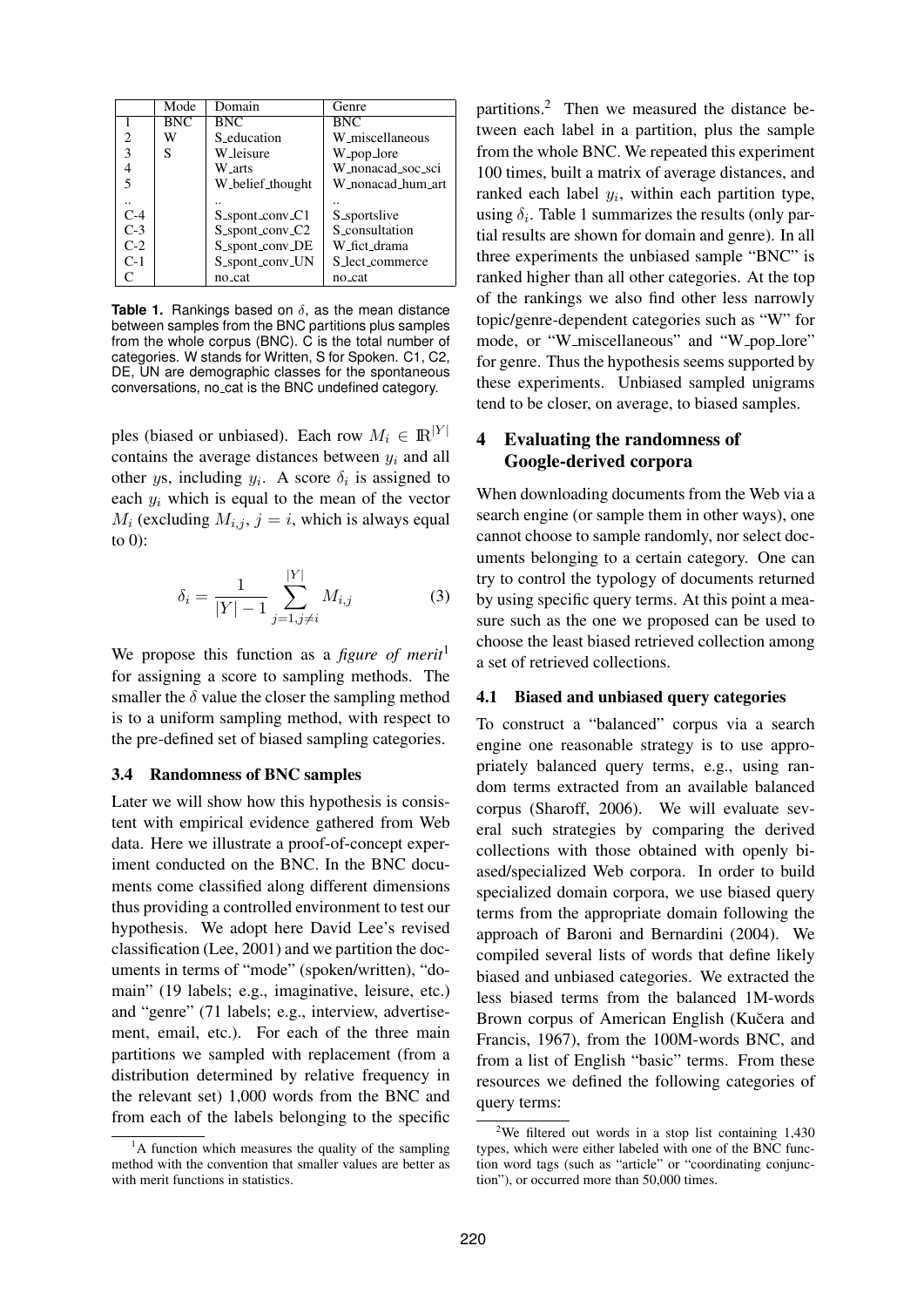- 1. Brown.hf: the top 200 most frequent words from the Brown corpus;
- 2. Brown.mf: 200 random terms with frequency between 100 and 50 inclusive from Brown;
- 3. Brown.af: 200 random terms with minimum frequency 10 from Brown;
- 4. BNC.mf: 200 random terms with frequency between 506 and 104 inclusive from BNC;
- 5. BNC.af: 200 random terms from BNC;
- 6. BNC.demog: 200 random terms with frequency between 1000 and 50 inclusive from the BNC spontaneous conversation sections;
- 7. 3esl: 200 random terms from an ESL "core vocabulary" list.<sup>3</sup>

Some of these lists implement plausible strategies to get an unbiased sample from the search engine: high frequency words and basic vocabulary words should not be linked to any specific domain; while medium frequency words, such as the words in the Brown.mf/af and BNC.mf lists, should be spread across a variety of domains and styles. The BNC.af list is sampled randomly from the whole BNC and, because of the Zipfian properties of word types, coupled with the large size of the BNC, it is mostly characterized by very low frequency words. In this case, we might expect data sparseness problems. Finally, we expect the spoken demographic sample to be a "mildly biased" set, as it samples only words used in spoken conversational English.

In order to build biased queries, hopefully leading to the retrieval of topically related documents, we defined a set of specialized categories using the WordNet (Fellbaum, 1998) "domain" lists (Magnini and Cavaglia, 2000). We selected 200 words at random from each of the following domains: *administration, commerce, computer science, fashion, gastronomy, geography, law, military, music, sociology*. These domains were chosen since they look "general" enough that they should be very well-represented on the Web, but not so general as to be virtually unbiased (cf. the WordNet domain *person*). We selected words only among those that did not belong to more than one WordNet domain, and we avoided multi-word terms.

It is important to realize that a balanced corpus is not necessary to produce unbiased seeds, nor a topic-annotated lexical resource for biased seeds. Here we focus on these sources to test plausible candidate seeds. However, biased seeds can be obtained following the method of Baroni and Bernardini (2004) for building specialized corpora, while unbiased seeds could be selected, for example, from word lists extracted from all corpora obtained using the biased seeds.

# 4.2 Experimental setting

From each source list we randomly select 20 pairs of words without replacement. Each pair is used as a query to Google, asking for pages in English only. Pairs are used instead of single words to maximize our chances to find documents that contain running text (Sharoff, 2006). For each query, we retrieve a maximum of 20 documents. The whole procedure is repeated 20 times with all lists, so that we can compute the mean distances to fill the distance matrices. Our unit of analysis is the corpus of all the non-duplicated documents retrieved with a set of 20 paired word queries. The documents retrieved from the Web undergo post-processing, including filtering by minimum and maximum size, removal of HTML code and "boilerplate" (navigational information and similar) and heuristic filtering of documents that do not contain connected text. A corpus can contain maximally 400 documents (20 queries times 20 documents retrieved per query), although typically the documents retrieved are less, because of duplicates, or because some query pairs are found in less than 20 documents. Table 2 summarizes the average size in terms of word types, tokens and number of documents of the resulting corpora. Queries for the unbiased seeds tend to retrieve more documents except for the BNC.af set, which, as expected, found considerably less data than the other unbiased sets. Most of the differences are not statistically significant and, as the table shows, the difference in number of documents is often counterbalanced by the fact that specialized queries tend to retrieve longer documents.

# 4.3 Distance matrices and bootstrap error estimation

After collecting the data each sample was represented as a frequency list as we did before with

 $3$ http://wordlist.sourceforge.net/ 12dicts-readme.html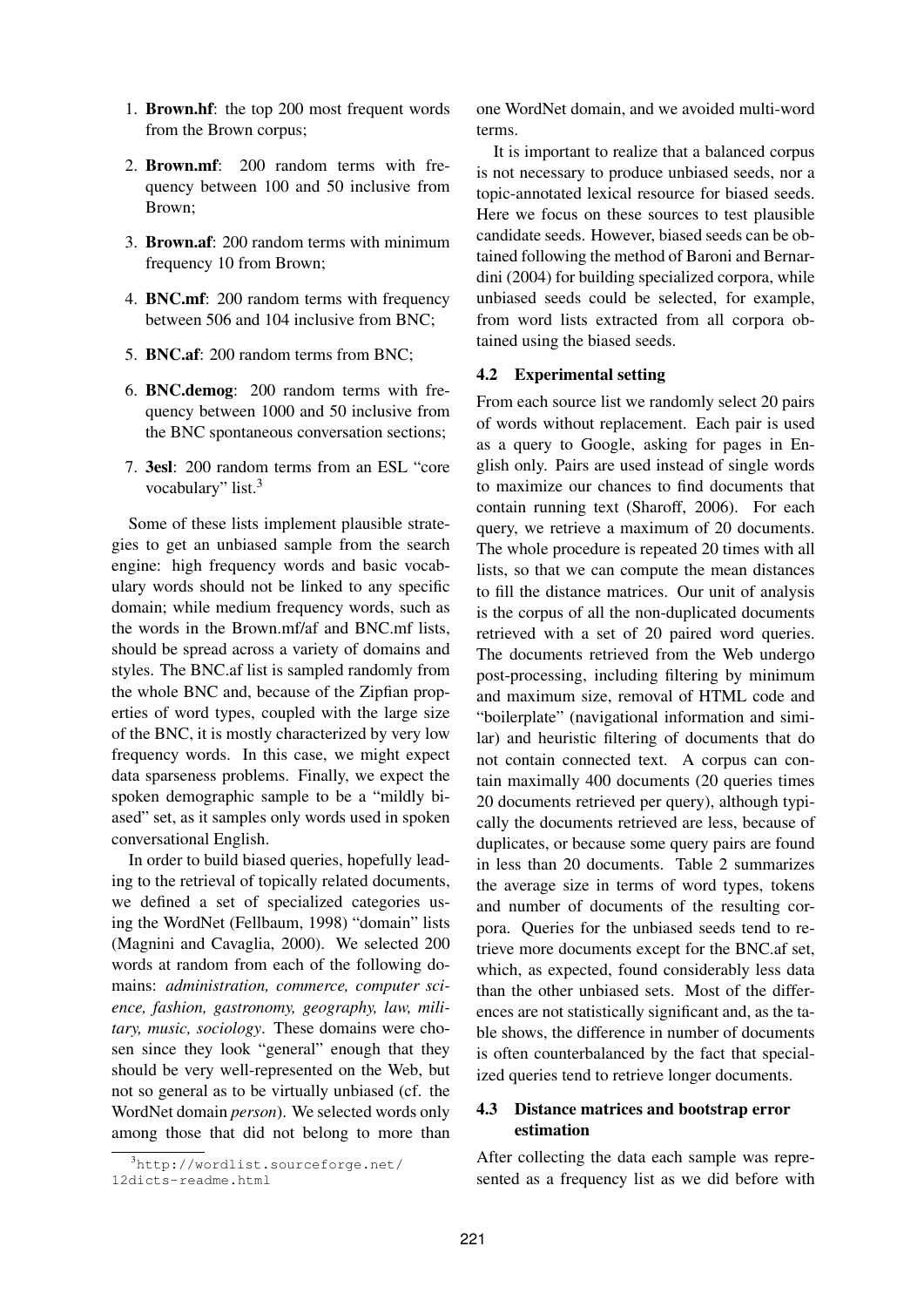| Search category | Types | Tokens | Docs  |
|-----------------|-------|--------|-------|
| Brown hf        | 39.3  | 477.2  | 277.2 |
| Brown.mf        | 32.8  | 385.3  | 261.1 |
| Brown.af        | 35.9  | 441.5  | 262.5 |
| BNC.mf          | 45.6  | 614.7  | 253.6 |
| BNC.af          | 23.0  | 241.7  | 59.7  |
| BNC.demog       | 32.6  | 367.1  | 232.2 |
| 3esl            | 47.1  | 653.2  | 261.9 |
| Admin           | 39.8  | 545.1  | 220.5 |
| Commerce        | 38.9  | 464.5  | 184.7 |
| Comp_sci        | 25.8  | 311.5  | 185.3 |
| Fashion         | 44.5  | 533.7  | 166.2 |
| Gastronomy      | 36.5  | 421.7  | 159.0 |
| Geography       | 42.7  | 498.0  | 167:6 |
| Law             | 49.2  | 745.4  | 211.4 |
| Military        | 47.1  | 667.8  | 223.0 |
| Music           | 45.5  | 558.7  | 201.3 |
| Sociology       | 56.0  | 959.5  | 258.8 |

**Table 2.** Average number of types, tokens and documents of corpora constructed with Google queries (type and token sizes in thousands).

the BNC partitions (cf. section 3.4). Unigram distributions resulting from different search strategies were compared by building a matrix of mean distances between pairs of unigram distributions. Rows and columns of the matrices are indexed by the query category, the first category corresponds to one unbiased query, while the remaining indexes correspond to the biased query categories; i.e.,  $M \in \mathbb{R}^{11 \times 11}$ ,  $M_{i,j} = \frac{\sum_{k=1}^{20} D(U_{i,k}, U_{j,k})}{20}$ , where  $U_{s,k}$  is the kth unigram distribution produced with query category  $y_s$ .

These Web-corpora can be seen as a dataset  $D$ of  $n = 20$  data-points each consisting of a series of unigram word distributions, one for each search category. If all  $n$  data-points are used once to build the distance matrix we obtain one such matrix for each unbiased category and rank each search strategy  $y_i$  using  $\delta_i$ , as before (cf. section 3.3). Instead of using all  $n$  data-points once, we create  $B$  "bootstrap" datasets (Duda et al., 2001) by randomly selecting *n* data-points from  $D$  with replacement (we used a value of  $B=10$ ). The B bootstrap datasets are treated as independent sets and used to produce  $B$  individual matrices  $M_b$  from which we compute the score  $\delta_{i,b}$ , i.e., the mean distance of a category  $y_i$  with respect to all other query categories in that specific bootstrap dataset. The bootstrap estimate of  $\delta_i$ , called  $\hat{\delta}_i$  is the mean of the B estimates on the individual datasets:

$$
\hat{\delta}_i = \frac{1}{B} \sum_{b=1}^{B} \delta_{i,b} \tag{4}
$$

Bootstrap estimation can be used to compute the

standard error of  $\delta_i$ :

$$
\sigma_{boot}[\delta_i] = \sqrt{\frac{1}{B} \sum_{b=1}^{B} [\hat{\delta}_i - \delta_{i,b}]^2}
$$
 (5)

Instead of building one matrix of average distances over  $N$  trials, we could build  $N$  matrices and compute the variance from there rather than with bootstrap methods. However this second methodology produces noisier results. The reason for this is that our hypothesis rests on the assumption that the estimated average distance is reliable. Otherwise, the distance of two arbitrary biased distributions can very well be smaller than the distance of one unbiased and a biased one, producing noisier measurements.

As we did before for the BNC data, we smoothed the word counts by adding a count of 1 to all words in the overall dictionary. This dictionary is approximated with the set of all words occurring in the unigrams involved in a given experiment, overall on average approximately 1.8 million types (notice that numbers and other special tokens are boosting up this total). Words with an overall frequency greater than 50,000 are treated as stop words and excluded from consideration (188 types).

### 5 Results

Table 3 summarizes the results of the experiments with Google. Each column represents one experiment involving a specific – supposedly – unbiased category. The category with the best (lowest)  $\delta$ score is highlighted in bold. The unbiased sample is always ranked higher than all biased samples. The results show that the best results are achieved with Brown corpus seeds. The bootstrapped error estimate shows that the unbiased Brown samples are significantly more random than the biased samples and, orthogonally, of the BNC and 3esl samples. In particular medium frequency terms seem to produce the best results, although the difference among the three Brown categories are not significant. Thus, while more testing is needed, our data provide some support for the choice of medium frequency words as best seeds.

Terms extracted from the BNC are less effective than terms from the Brown corpus. One possible explanation is that the Web is likely to contain much larger portions of American than British English, and thus the BNC queries are overall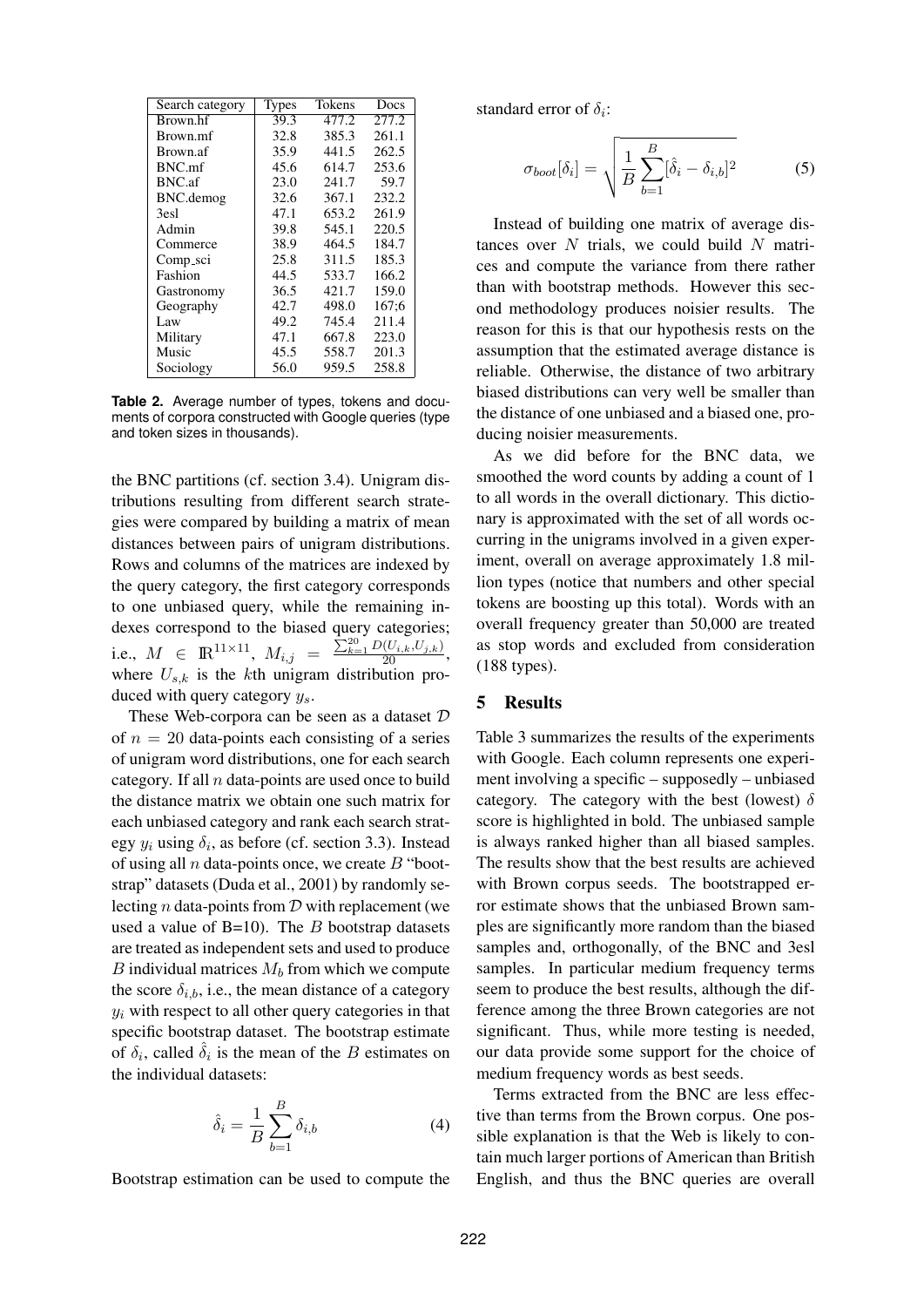|            | $\delta$ scores with bootstrap error estimates |             |                         |             |             |             |              |  |  |
|------------|------------------------------------------------|-------------|-------------------------|-------------|-------------|-------------|--------------|--|--|
| Category   | Brown.mf                                       | Brown.af    | Brown.hf                | BNC.mf      | BNC.demog   | BNC.all     | 3esl         |  |  |
| Unbiased   | .1248/0.0015                                   | .1307/.0019 | $\overline{.1314/0010}$ | .1569/0025  | .1616/.0026 | .1635/0026  | .1668/.0030  |  |  |
| Commerce   | .1500/.0074                                    | .1500/.0074 | .1500/.0073             | .1708/.0088 | .1756/.0090 | .1771/.0091 | .1829/.0093  |  |  |
| Geography  | .1702/.0084                                    | .1702/.0084 | .1707/.0083             | .1925/.0089 | .1977/.0091 | .1994/.0092 | .2059/.0094  |  |  |
| Fashion    | .1732/.0060                                    | .1732/.0060 | .1733/.0059             | .1949/.0069 | .2002/.0070 | .2019/.0071 | .2087/.0073  |  |  |
| Admin      | .1738/.0034                                    | .1738/.0034 | .1738/.0033             | .2023/.0037 | .2079/.0038 | .2096/.0038 | .2163/.0039  |  |  |
| Comp_sci   | .1749/.0037                                    | .1749/.0037 | .1746/.0038             | .1858/.0041 | .1912/.0042 | .1929/.0042 | .1995/.0043  |  |  |
| Military   | .1899/.0070                                    | .1899/.0070 | .1901/.0067             | .2233/.0079 | .2291/.0081 | .2311/.0082 | .2384/.0084  |  |  |
| Music      | .1959/.0067                                    | .1959/.0067 | .1962/.0067             | .2196/.0077 | .2255/.0078 | .2274/.0079 | .2347/.0081  |  |  |
| Gastronomy | .1973/.0122                                    | .1973/.0122 | .1981/.0120             | .2116/.0133 | .2116/.0133 | .2193/.0138 | .2266/0.0142 |  |  |
| Law        | .1997/.0060                                    | .1997/.0060 | .1990/.0061             | .2373/.0067 | .2435/.0068 | .2193/.0138 | .2533/.0070  |  |  |
| Sociology  | .2393/.0063                                    | .2393/.0063 | .2389/.0062             | .2885/.0069 | .2956/.0070 | .2980/.0071 | .3071/.0073  |  |  |

**Table 3.** Mean scores based on  $\delta$  with bootstrap standard error (B=10). In bold the lowest (best) score in each column, always the unbiased category.

more biased than the Brown queries. Alternatively, this might be due to the smaller, more controlled nature of the Brown corpus, where even medium- and low-frequency words tend to be relatively common terms. The internal ranking of the BNC categories, although not statistically significant, seems also to suggest that medium frequency words (BNC.mf) are better than low frequency words. In this case, the all/low frequency set (BNC.af) tends to contain very infrequent words; thus, the poor performance is likely due to data sparseness issues, as also indicated by the relatively smaller quantity of data retrieved (Table 2 above). We take the comparatively lower rank of BNC.demog to constitute further support for the validity of our method, given that the corresponding set, being entirely composed of words from spoken English, should be more biased than other unbiased sets. This latter finding is particularly encouraging because the way in which this set is biased, i.e., in terms of mode of communication, is completely different from the topic-based bias of the WordNet sets. Finally, the queries extracted from the 3esl set are the most biased. This unexpected result might relate to the fact that, on a quick inspection, many words in this set, far from being what we would intuitively consider "core" vocabulary, are rather cultivated, often technical terms (*aesthetics*, *octopi*, *misjudgment*, *hydroplane*), and thus they might show a register-based bias that we do not find in lists extracted from balanced corpora. We randomly selected 100 documents from the corpora constructed with the "best" unbiased set (Brown.mf) and 100 documents from this set, and we classified them in terms of genre, topic and other categories (in random order, so that the source of the rated documents was not known). This pre-

liminary analysis did not highlight dramatic differences between the two corpora, except for the fact that 6 over 100 documents in the 3esl subcorpus pertained to the rather narrow domain of aviation and space travel, while no comparably narrow topic had such a large share of the distribution in the Brown.mf sub-corpus. More research is needed into the qualitative differences that correlate with our figure of merit. Finally, although different query sets retrieve different amounts of documents, and lead to the construction of corpora of different lengths, there is no sign that these differences are affecting our figure of merit in a systematic way; e.g., some of the larger collections, in terms of number of documents and token size, are both at the top (most unbiased samples) and at the bottom of the ranks (law, sociology).

On Web data we observed the same effect we saw with the BNC data, where we could directly sample from the whole collection and from its biased partitions. This provides support for the hypothesis that our measure can be used to evaluate how unbiased a corpus is, and that issuing unbiased/biased queries to a search engine is a viable, nearly knowledge-free way to create unbiased corpora, and biased corpora to compare them against.

# 6 Conclusion

As research based on the Web as corpus becomes more prominent within computational and corpusbased linguistics, many fundamental issues have to be tackled in a systematic way. Among these, the problem of assessing the quality and nature of automatically created corpora, where we do not know *a priori* the composition of the corpus. In this paper, we considered an approach to automated corpus construction, via search engine queries for combinations of a set of seed words.